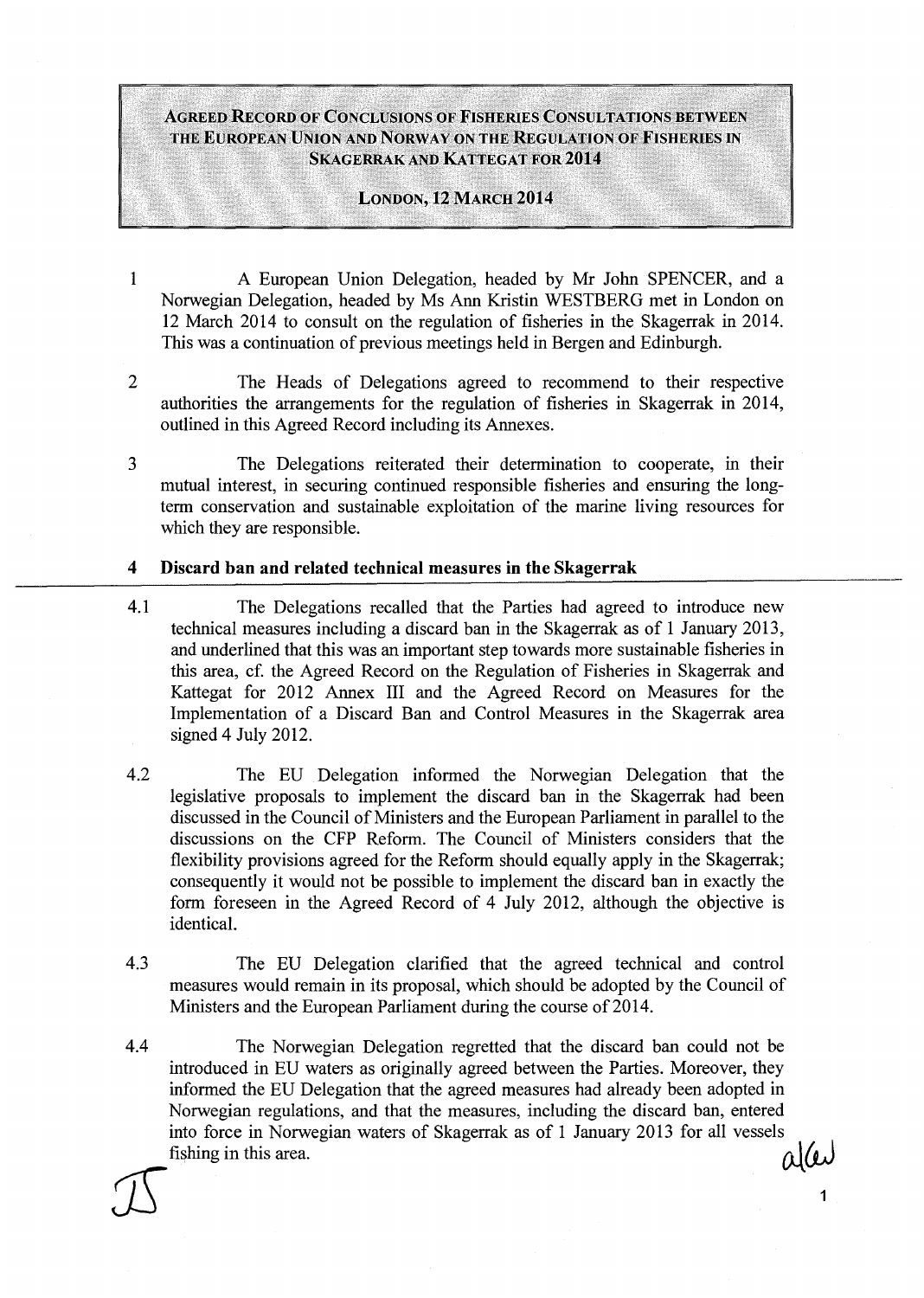4.5 The Delegations agreed that the Working Group on Management in the Skagerrak should be convened early in 2014 in order to advise the Parties on the implications of operating different discard regimes in the Skagerrak and to recommend practical solutions that would allow the continuation of cross-border fisheries. The terms of reference for the Working Group are given in Annex II.

- 4.6 Until a joint system has been developed, Norway will consider introducing further reporting requirements for EU vessels fishing in Norwegian waters.
- 4.7 The Norwegian Delegation noted that the agreement of 4 July 2012 has not been implemented by the European Union. Moreover, EU vessels did not fulfil the required exchange of ERS reporting in the Skagerrak in 2013. The Norwegian Delegation underlined that all vessels fishing in the Norwegian EEZ must report according to Norwegian regulations.

### **5 Monitoring, Control and Surveillance**

- 5.1 The Delegations noted that because of significant differences in their respective control systems, a wide-ranging harmonisation between the regimes would not be feasible. Nevertheless, the Delegations recognised that there is a need to reinforce cooperation and contact between the control services, in order to increase the effectiveness of the control.
- 5.2 The Delegations noted that the issue of the weighing of landings of pelagic vessels is covered under the Agreed Record of Conclusions of Fisheries Consultations between the European Union and Norway for 2014.

### **6** Access **agreement for Skagerrak**

- 6.1 The Delegations referred to the expiry in August 2012 of the Framework Agreement of 19 December 1966 between Norway, Denmark and Sweden on mutual access to fish in Skagerrak and Kattegat.
- 6.2 The Delegations noted that negotiations on a new agreement to replace the 1966 Agreement have been completed. However, it would be necessary for the Parties to conclude their legislative procedures, and in this context, they referred to the transitional arrangements on access between the Parties.
- 6.3 The Delegations agreed to continue the practice of establishing a separate Agreed Record, on an annual basis, for the regulation of fisheries in the Skagerrak.

### **7 Total allowable catches and quotas**

7.1 The Delegations agreed that vessels should have adequate quota or fishing possibilities to cover expected catch composition when fishing in Skagerrak.

#### **8 Cod**

8.1 The Delegations referred to the Agreed Record of Conclusions of Fisheries Consultations between Norway and the European Union for 2014 and agreed that the relevant provisions of section 5.4 are equally applicable to the Skagerrak.  $q(\mu)$ 

 $\int \sqrt{2}$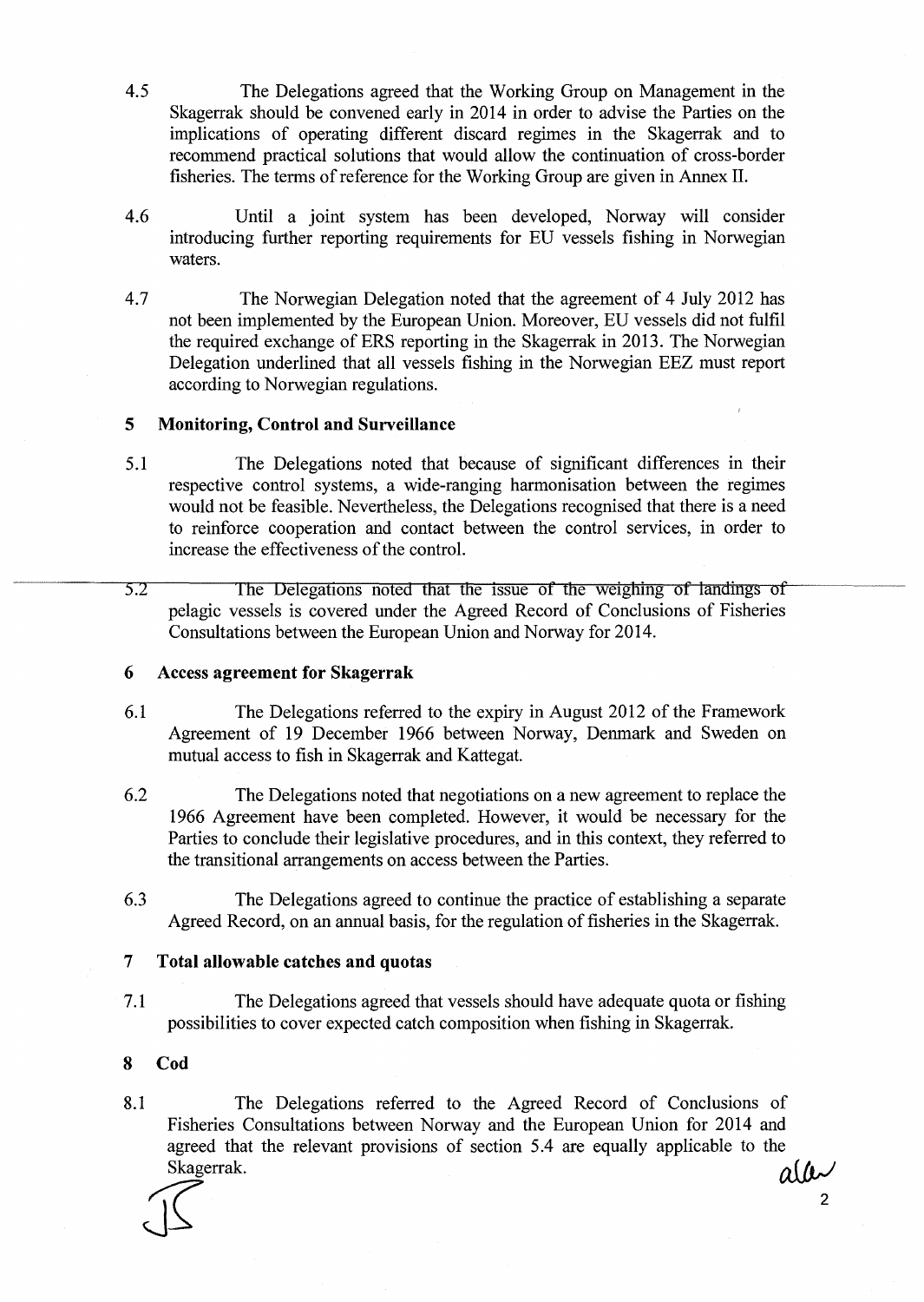### **9 Haddock**

- 9.1 The Delegations noted that haddock is taken as both in directed human consumption fisheries and as by-catches in the industrial fisheries. The Parties shall, during the annual consultations, communicate catch statistics (covering 2013 and preliminary statistics for 2014) on catches taken in the directed fisheries and estimates for by-catches in the industrial fisheries.
- 9.2 The Delegations referred to the Agreed Record of Conclusions of Fisheries Consultations between Norway and the European Union for 2014 and agreed that the relevant provisions of section 5.5 of that Agreed Record are equally applicable to the Skagerrak.

### **10 Quota flexibility provisions for cod and haddock**

- 10.1 The EU Delegation, given that the stocks of haddock and cod were the same biological stocks in both the Skagerrak and the North Sea, proposed that quota flexibility provisions be introduced for 2014 whereby up to 10% of the Skagerrak quotas for cod and haddock may be fished in the North Sea, and that an equivalent tonnage of the respective North Sea quotas may be fished in the Skagerrak.
- 10.2 The Norwegian Delegation responded that more time was needed to study this proposal.
- 10.3 The Delegations agreed that the matter be referred to Working Group on Management in the Skagerrak for evaluation.

## **11 Shrimp**

- 11.1 In respect of the shrimp stock, the Delegations took note of the ICES advice for 2014 regarding Divisions Ilia and IVa East, and agreed on a total allowable catch level of 9,500 tonnes in this area.
- 11.2 The Norwegian Delegation informed the EU Delegation of its intention to fix within the quantity given in point 10.1 a quota for shrimp for Division IVa East of2,850 tonnes.
- 11.3 The Delegations agreed to start developing a management plan for shrimp. The Norwegian Delegation will host a meeting on this topic in 2014.

### **12 Herring**

12.1 The Delegations noted that the Working Group on management measures for herring in the Skagerrak and Kattegat met in Bergen on 19 and 20 June 2013. This Working Group provided a number of options for a methodology to set a TAC for herring in this area that is consistent with maximum sustainable yield.

12.2 The Delegations agreed to a management strategy corresponding to option B as defined in the report of the Working Group, with a human consumption TAC for herring in the Skagerrak and Kattegat based on 41% of the ICES MSY advice for Western Baltic Spring Spawners plus 3.5% of the TAC for North Sea Autumn Spawners that results from the application of the management plan. The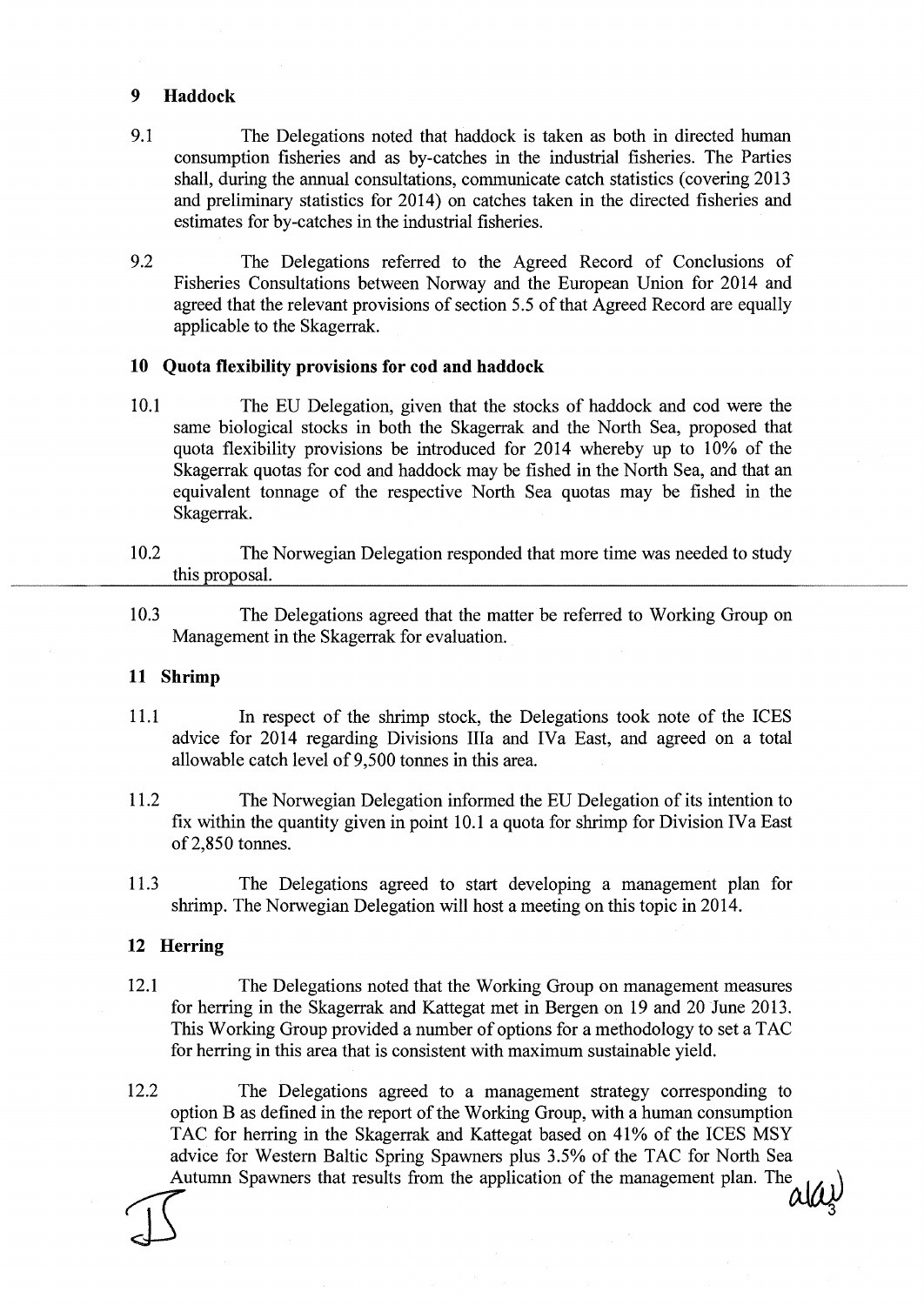Parties will meet in 2014 in order to review the parameters in the management strategy.

However, in the interests of stability, the Delegations agreed that the application of this management strategy should be associated with a TAC constraint of  $+/- 15%$ .

This results in a TAC in the Skagerrak and Kattegat of 46,750 tonnes for 2014. The Delegations agreed that for the quotas established for herring in the Skagerrak and Kattegat areas, Norway would be able to fish 50% of its quota in the North Sea in the Norwegian Economic Zone and the European Union would be able to fish 50% of its quota in European Union waters of ICES Area IV.

- 12.3 The Delegations agreed to submit a request to evaluate a proposed management strategy on this TAC setting procedure for herring in IIIa (Annex III).
- 12.4 The Delegations concluded that the by-catches of herring taken in industrial and sprat fisheries would be limited to 6,659 tonnes in 2014.
- 12.5 The Norwegian Delegation expressed their concern that juvenile herring is taken as by-catch in the small-meshed fishery. This is yet more serious in light of the poor recruitment to this stock the last decade. Therefore, the Norwegian Delegation urged the EU Delegation to phase out the fishery for juvenile herring.
- 12.6 The EU Delegation considered that the fishing mortality on juveniles represents a very small proportion of the natural mortality rate, and was therefore of no significance.

#### **13 Plaice**

13.1 The Delegations noted the options for an interim management strategy for plaice, which were considered by ICES as potentially forming the basis of a harvest control rule.

The Delegations agreed to set the TAC for plaice in the Skagerrak based on this strategy, which consists of comparing the difference in the SSB by using a combined North Sea and Skagerrak assessment, and that using an assessment for the North Sea only. This results in a TAC for 2014 of 10,056 tonnes.

13.2 The Delegations agreed to review this strategy in the light of the next benchmark assessment of the stock.

#### **14 Sprat**

- 14.1 The Delegations agreed to reduce the TAC for 2014 by 20%, resulting in a TAC of 33,280 tonnes.
- 14.2 Based on scientific information regarding the prevailing abundance of herring in relation to sprat in the Skagerrak and Kattegat, the Delegations agreed that it would be impractical to apply in 2014 the provisions in the Agreement of 4 May 1982 relating to by-catch and minimum size of herring in the sprat fishery.  $I = \text{ad}(u)$

4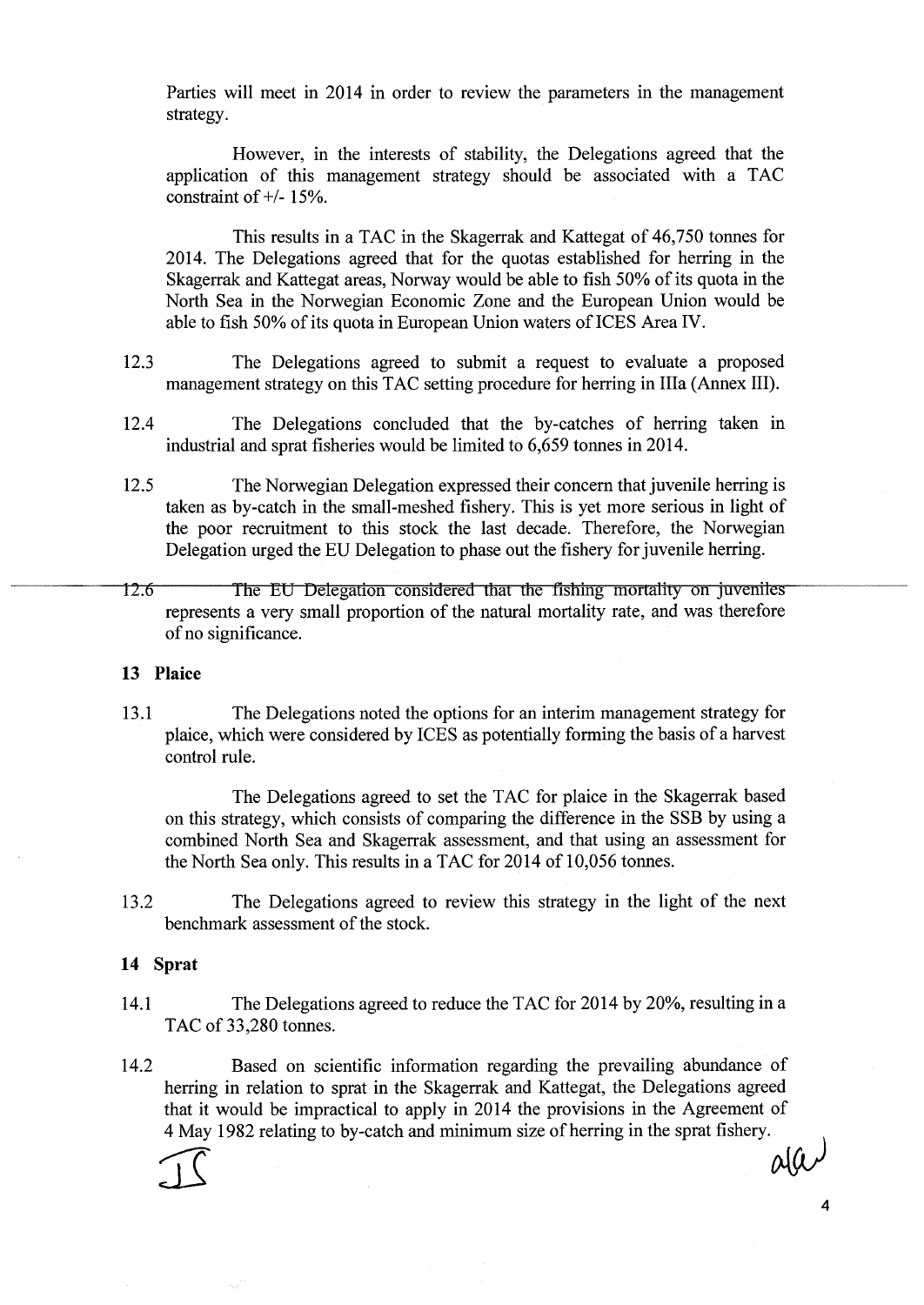#### **15 Technical measures**

- 15.1 The Delegations agreed that it would be appropriate to consider alternatives to the technical measures given in Annex III of the Agreed Record on the Regulation of Fisheries in Skagerrak and Kattegat for 2012, if any new information demonstrates that these alternatives are as effective in terms of selectivity.
- 15.2 Fishing with beam-trawls for vessels with engines above 221kw is prohibited in an area inside 12 nautical miles from the coast between Hirtshals lighthouse to Hanstholm.

### **16 Catch statistics**

16.1 The Delegations agreed to communicate to each other, on a monthly basis, catch statistics for fishing by their own vessels for the species referred to in Annex I. This monthly information shall be communicated not later than the end of the following month.

### **17 Quota arrangements**

17.1 The Delegations agreed that the negotiated quota arrangements constitute an ad hoc solution and shall be without prejudice to future fishery arrangements between the Parties.

London, 12 March 2014

For the European Union Delegation For the Norwegian Delegation

 $\sum_{n=1}^{\infty}$  SPENCER

 $M_{\rm W}$  Knst Kn $M_{\rm V}$ 

Ann Kristin WESTBERG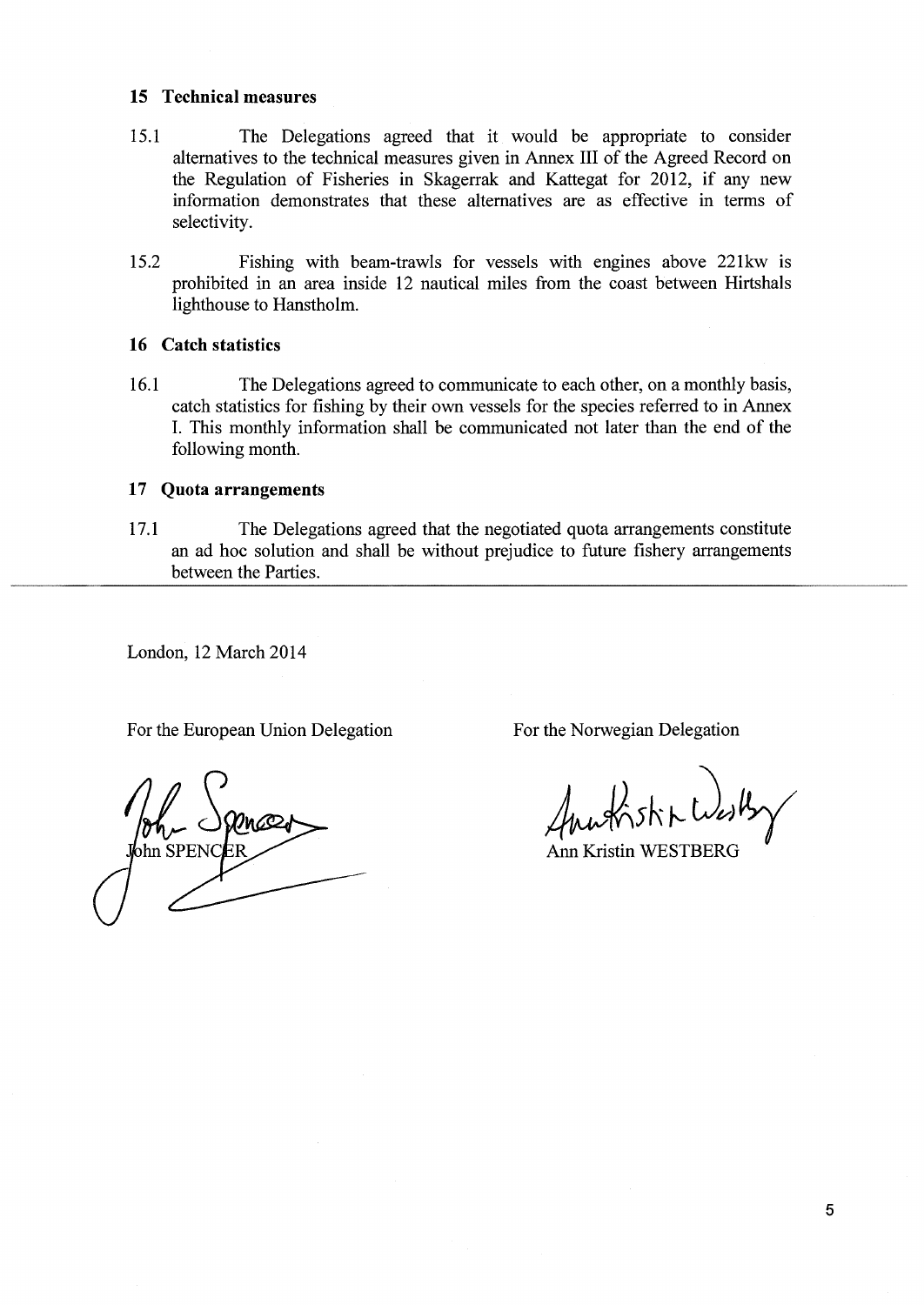#### TACs AND ALLOCATIONS IN **2014**

Catches taken, during the period 1 January to 31 December 2014 in the Skagerrak and the Kattegat of the species mentioned below, shall be limited as follows (metric tonnes, fresh round weight):

| <b>SPECIES</b>      | $AREA^{(1)}$   | <b>TAC 2014</b> | <b>ALLOCATION</b><br><b>TO NORWAY</b> | <b>ALLOCATION</b><br><b>TO EUROPEAN</b><br><b>UNION</b> |
|---------------------|----------------|-----------------|---------------------------------------|---------------------------------------------------------|
| <b>COD</b>          | S              | $3,972^{(5)}$   | $129^{(2)}$                           | 3,843                                                   |
| $H$ ADDOCK $^{(3)}$ | $S + K$        | 2,355           | 99                                    | 2,256                                                   |
| WHITING             | $S + K$        | 1,050           | 19                                    | 1,031                                                   |
| <b>PLAICE</b>       | $\overline{S}$ | 10,056          | 201                                   | 9,855                                                   |
| <b>MACKEREL</b>     | $S + K$        | pm              | pm $^{(4)}$                           | pm                                                      |
| <b>SHRIMPS</b>      | $\mathbf S$    | 6,650           | 3.099                                 | 3,551                                                   |
| <b>HERRING</b>      | $S + K$        | 46,750          | 6,235                                 | 40,515                                                  |
| <b>SPRAT</b>        | $S + K$        | 33,280          | 2,496                                 | 30,784                                                  |
| <b>OTHERS</b>       | $S + K$        | 10,000          |                                       |                                                         |

- $(1)$  Skagerrak (S): the area bounded on the west by a straight line running through the Hanstholm lighthouse and the Lindesnes lighthouse and on the south by a straight line running through the Skagen lighthouse and the Tistlarna lighthouse. Skagerrak and Kattegat  $(S + K)$ : the area defined as Skagerrak, extended to the southern boundary of Kattegat, and defined as a straight line from Hasenøre to Gnibens spids, from Korshage to Spodsbjerg and from Gilbjerg Hoved to Kullen.
- $(2)$  This quantity does not include catches to be taken with passive gear inside the Norwegian baselines.
- $^{(3)}$  The TAC for haddock includes both a directed fishery for haddock and by-catches in the industrial fisheries.
- ( 4 ) A part of Norway's quota in the North Sea may be fished in the Skagerrak by vessels not exceeding 90 feet.
- $(5)$  An additional amount of 477 tonnes is available to the Parties (Norway: 15 tonnes, EU: 462 tonnes) under point 8 of this Agreed Record.

ativ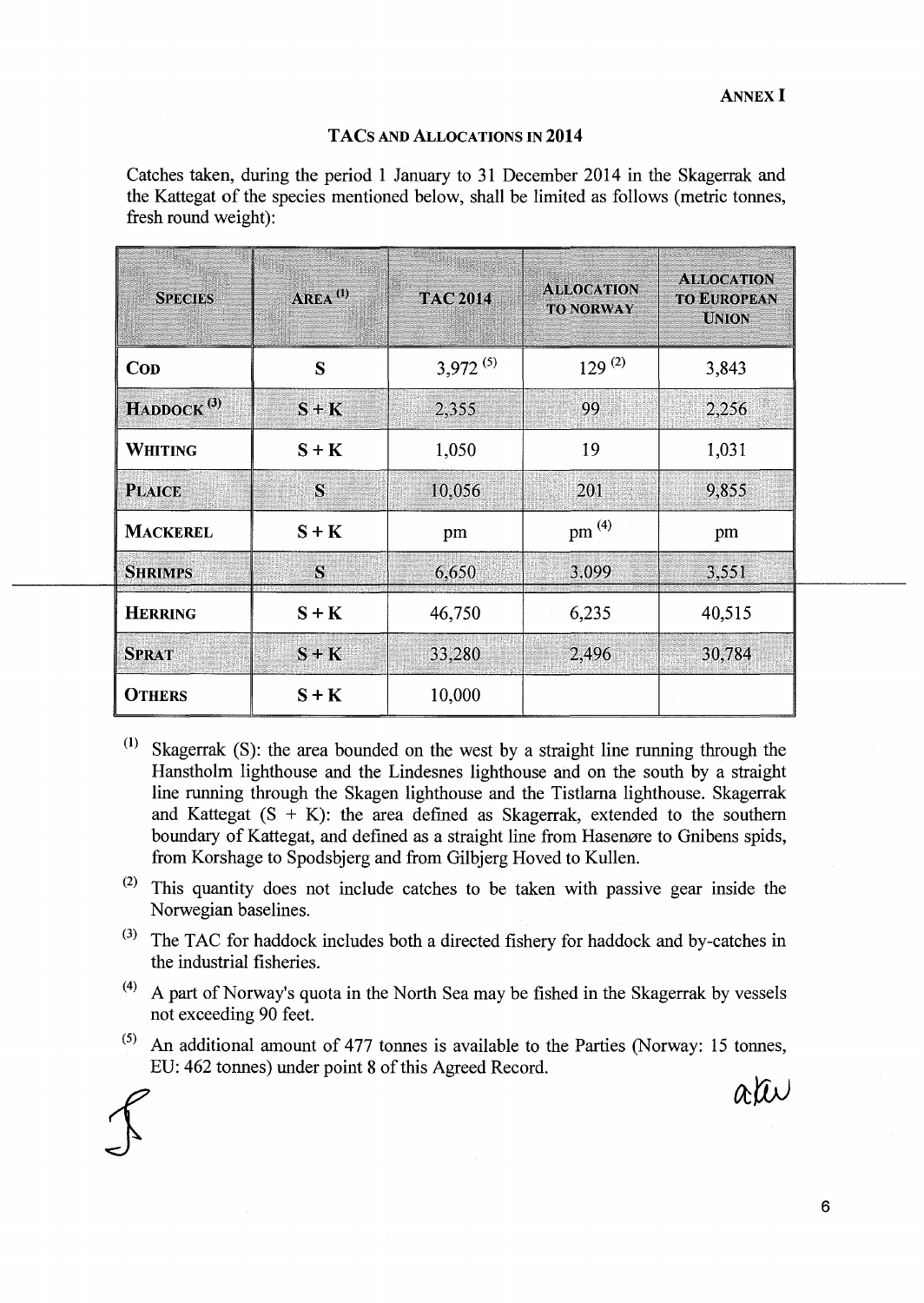### TERMS OF REFERENCE FOR THE WORKING GROUP ON MANAGEMENT IN THE SKAGERRAK

The Working Group shall:

- Assess the implications of differing management regimes between the EU and Norway and recommend practical arrangements that would allow the continuation of cross border fisheries under the different regimes;
- Provide options on how to address "other species" quotas in the Skagerrak taking into account, *inter alia,* the requirement for adequate quota coverage for all species; the differences in the lists of species that are under specific quota management in EU waters and Norwegian waters; the need for efficient and controllable catch reporting and quota management; and any other relevant issues;
- Assess the practical implications of provisions that would allow up to 10% of the Skagerrak quotas for cod and haddock to be fished in the North Sea, and equivalent tonnages of the North Sea quotas for those species to be fished in the Skagerrak. This assessment should give particular consideration to any potential distortions of traditional fishing patterns between fleet segments, and should assume that in the case of haddock an inter-annual quota flexibility of  $+/$ - 10% would be applied concurrently; and
- Review and if necessary update the figures in the report of the EU-Norway technical working group on management measures for herring in Ilia from September 2013, and in particular evaluate how the catches taken in the North Sea under the provision for flexibility can be accounted for.

The Working Group shall meet, if necessary on separate occasions, to address different items in these Terms of Reference, before the end of September 2014. It is requested to give its recommendations to the Parties before November 2014.

 $\alpha$ lw

7